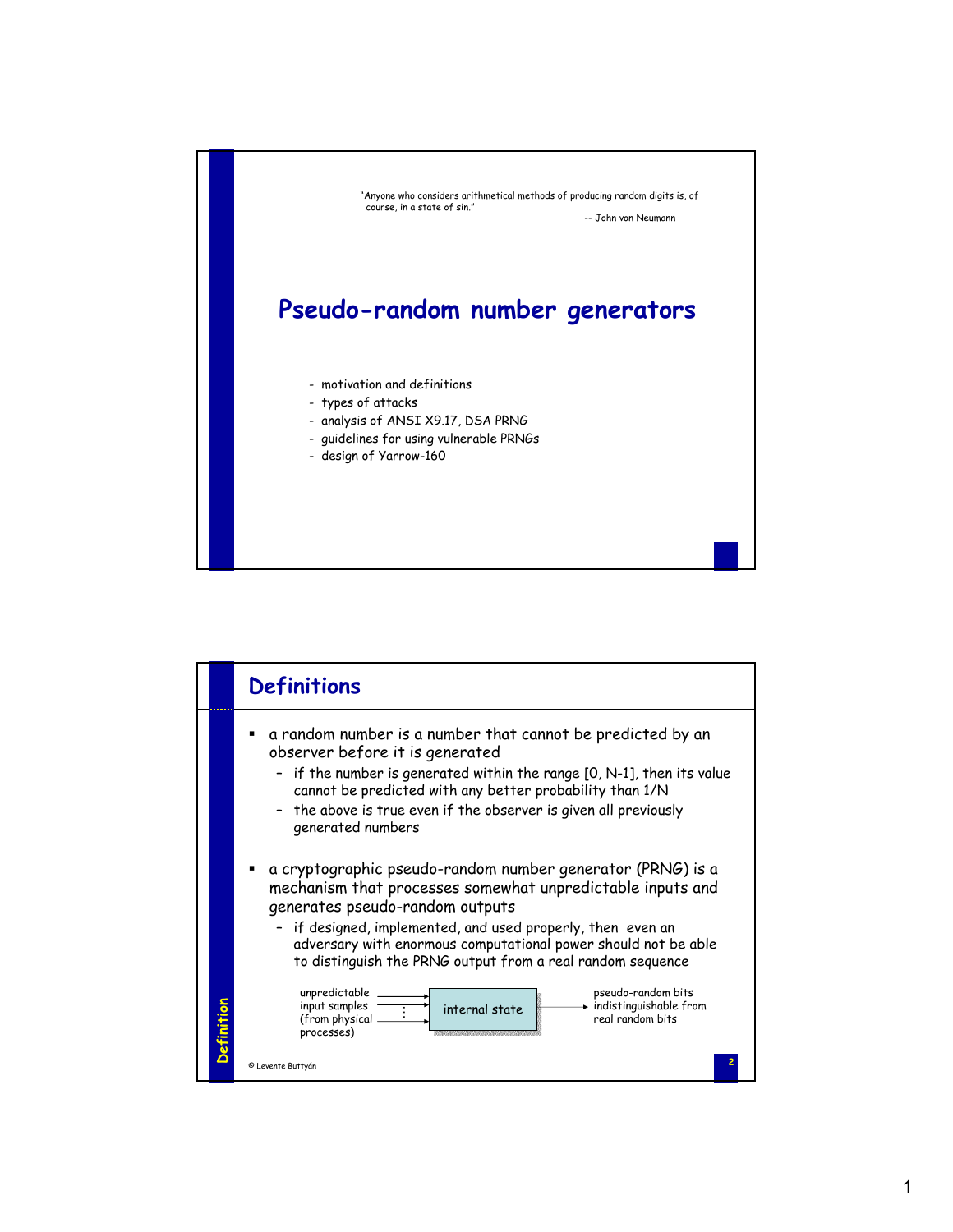

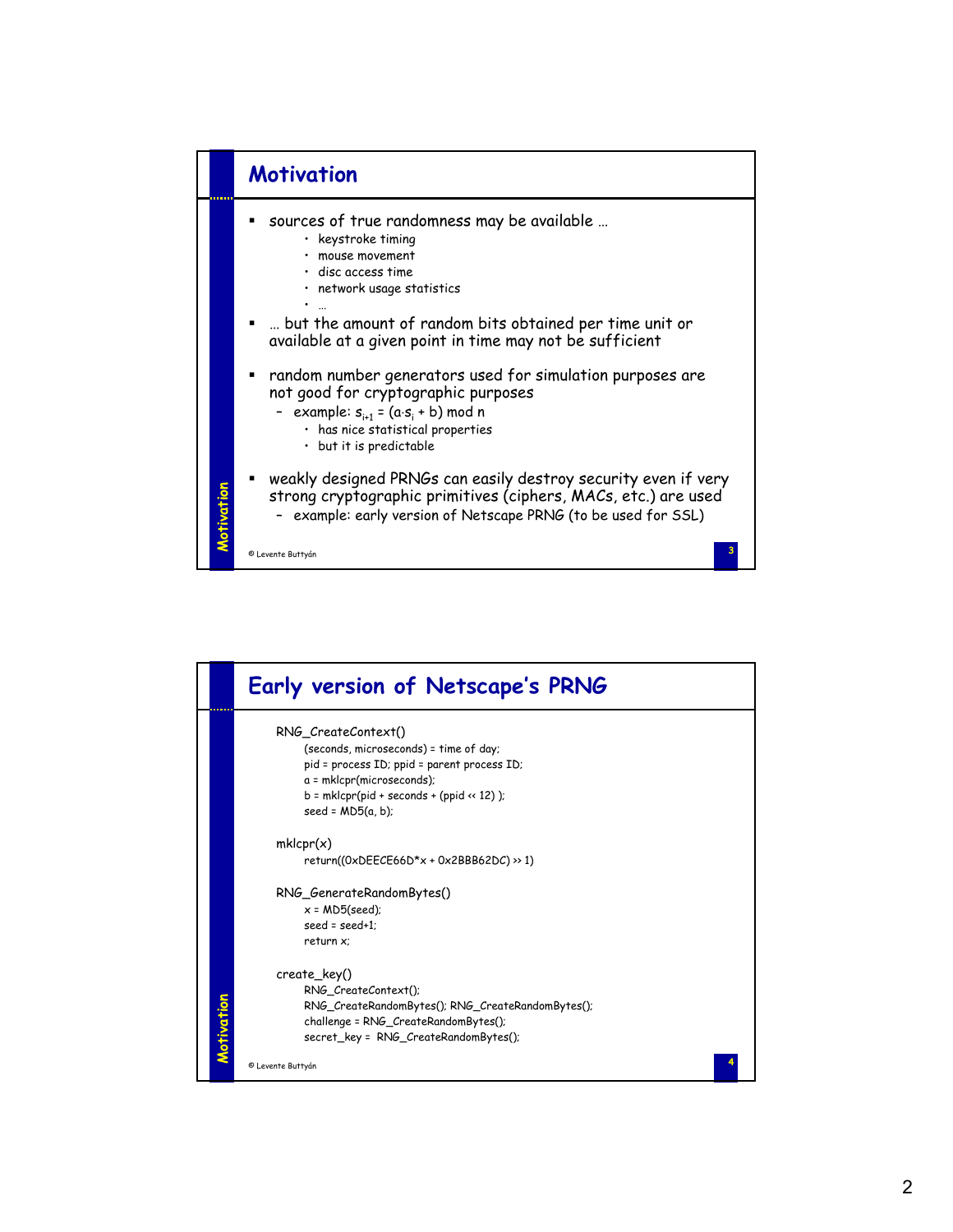

|                                  | <b>Classification of attacks</b>                                                                                                                                                                                                                                                                                                                                                                                                                                    |
|----------------------------------|---------------------------------------------------------------------------------------------------------------------------------------------------------------------------------------------------------------------------------------------------------------------------------------------------------------------------------------------------------------------------------------------------------------------------------------------------------------------|
|                                  | various ways to compromise the PRNG's state<br>cryptanalytic attacks<br>between receiving input samples the PRNG works as a stream cipher<br>$\bullet$<br>a cryptographic weakness in this stream cipher might be exploited to recover its<br>internal state                                                                                                                                                                                                        |
|                                  | side-channel attacks<br>. additional information about the actual implementation of the PRNG may be<br>exploited<br>. example: measuring the time needed to produce a new output may leak<br>information about the current state of the PRNG (timing attacks)<br>$x = MDS(seed)$ ;<br>seed = seed+1; // increment needs m+1 byte additions if the last m bytes are all OxFF<br>// long output time $\rightarrow$ last couple of bytes of seed are 0x00<br>return x: |
| <b>Classification of attacks</b> | input-based attacks<br>known-input attacks: an attacker is able to observe (some of) the PRNG inputs<br>٠<br>. chosen-input attacks: an attacker is able to control (some of) the PRNG inputs<br>- typically applicable against smart cards<br>mishandling of seed files                                                                                                                                                                                            |
|                                  | © Levente Buttyán                                                                                                                                                                                                                                                                                                                                                                                                                                                   |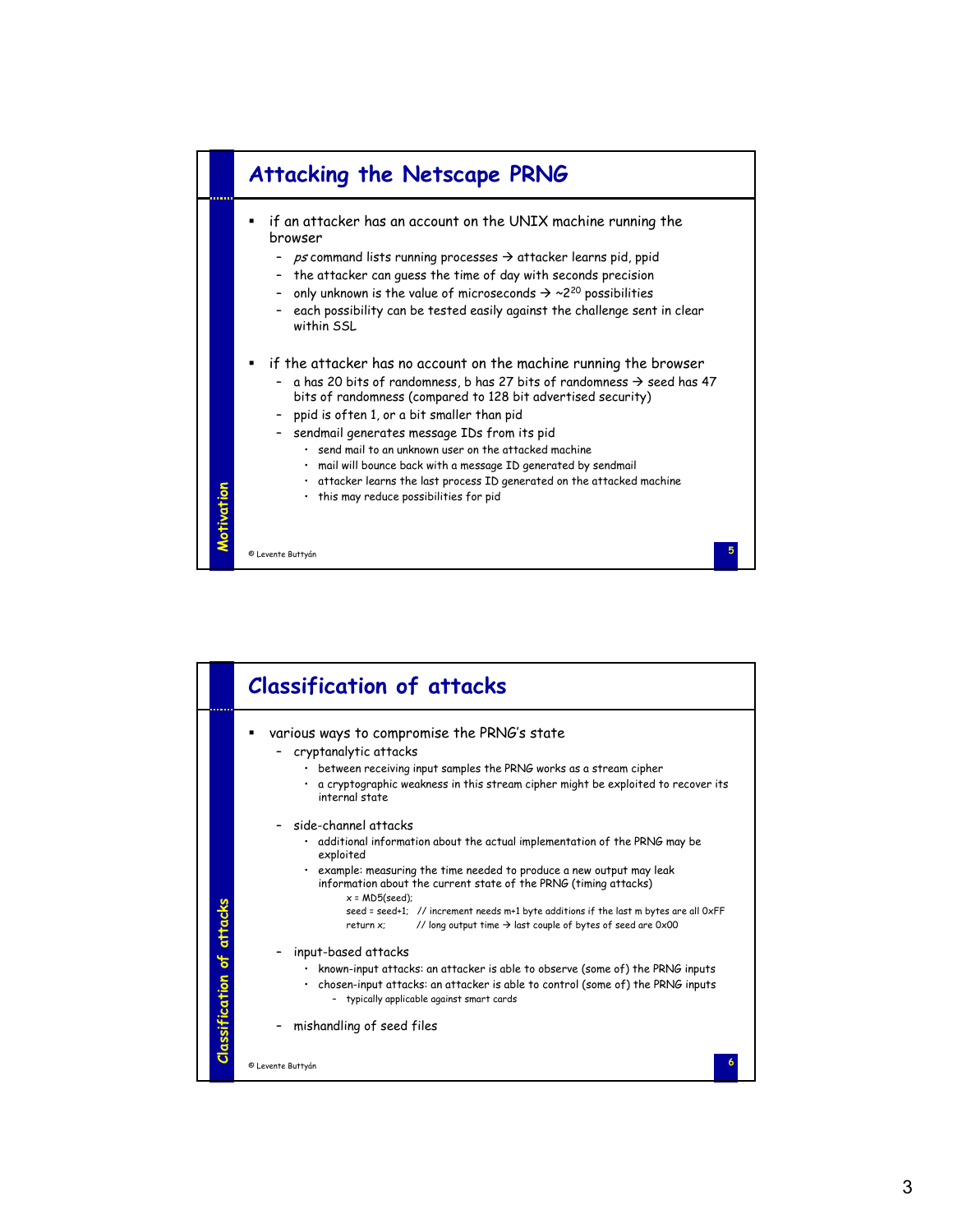

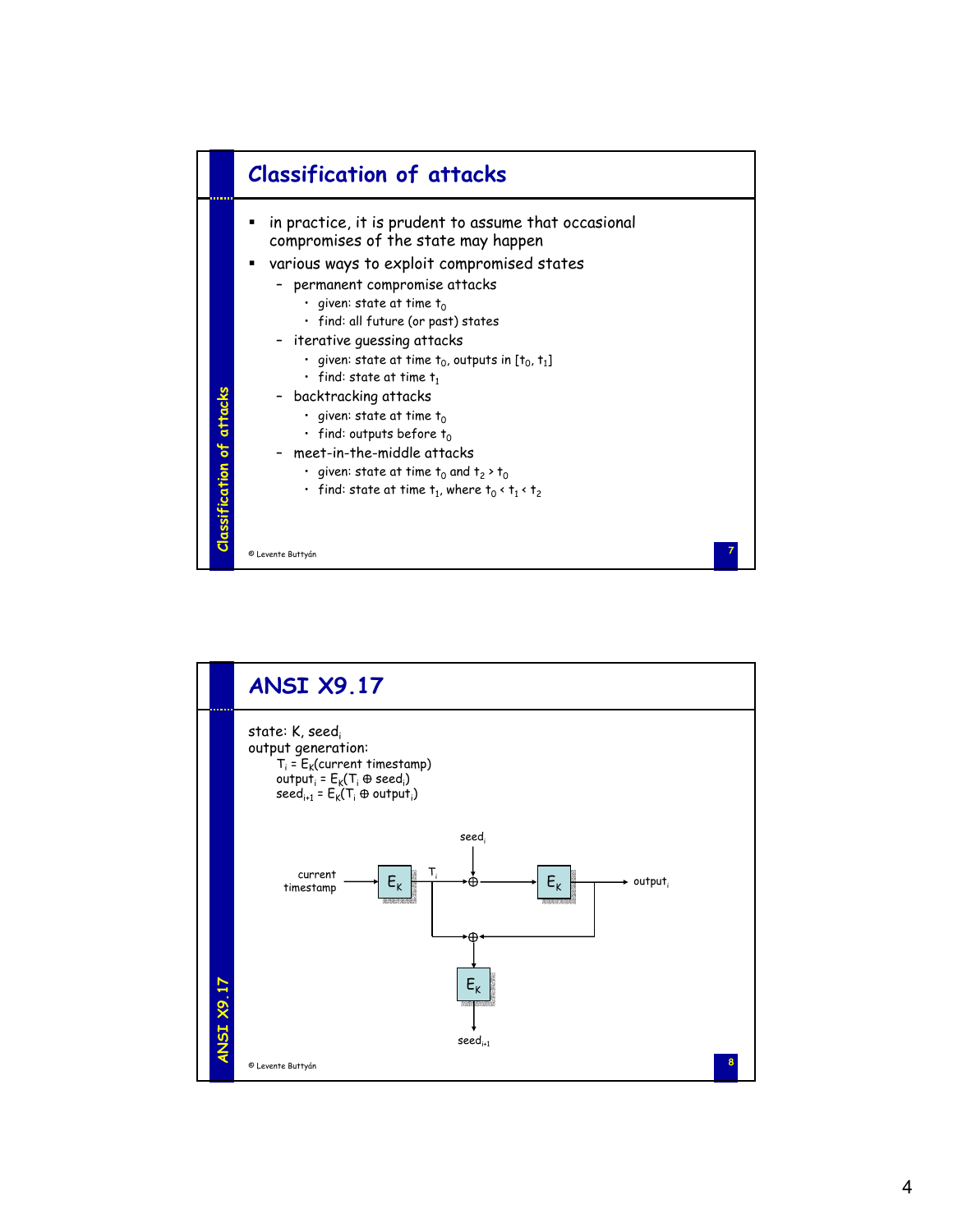

|            | Attacks on X9.17                                                                                                                                                                                                                                                                                                                                                                                                                                                                                                                                                                                                        |
|------------|-------------------------------------------------------------------------------------------------------------------------------------------------------------------------------------------------------------------------------------------------------------------------------------------------------------------------------------------------------------------------------------------------------------------------------------------------------------------------------------------------------------------------------------------------------------------------------------------------------------------------|
|            | weaknesses leading to state compromise extensions<br>part of the state (K) never changes<br>$\rightarrow$ if K is compromised, then the PRNG can never fully recover<br>- seed <sub>i+1</sub> depends on seed; only via output;<br>$\rightarrow$ if K is known from a previous state compromise and output, is observable, then<br>finding seed <sub>i1</sub> is not so difficult (timestamps can usually be assumed to have only<br>10-20 bits of entropy)                                                                                                                                                             |
| ANSI X9.17 | deriving the seed from two consecutive outputs (and K)<br>$seed_{i+1} = E_k(T_i \oplus output_i)$<br>(1)<br>$seed_{i+1} = D_k(output_{i+1}) \oplus T_{i+1}$<br>(2)<br>- assume that timestamps has 10 bits of entropy<br>try all values for $T_{i}$ , and form a sorted list of possible values for seed <sub>it</sub><br>using $(1)$<br>- try all values for $T_{i+1}$ , and form another sorted list of possible values for<br>seed <sub>i-1</sub> using $(2)$<br>- the correct seed <sub>it1</sub> value is the one that appears on both lists<br>(expected number of matching pairs is $\sim$ 1+2 <sup>20-n</sup> ) |
|            | 10<br>© Levente Buttyán                                                                                                                                                                                                                                                                                                                                                                                                                                                                                                                                                                                                 |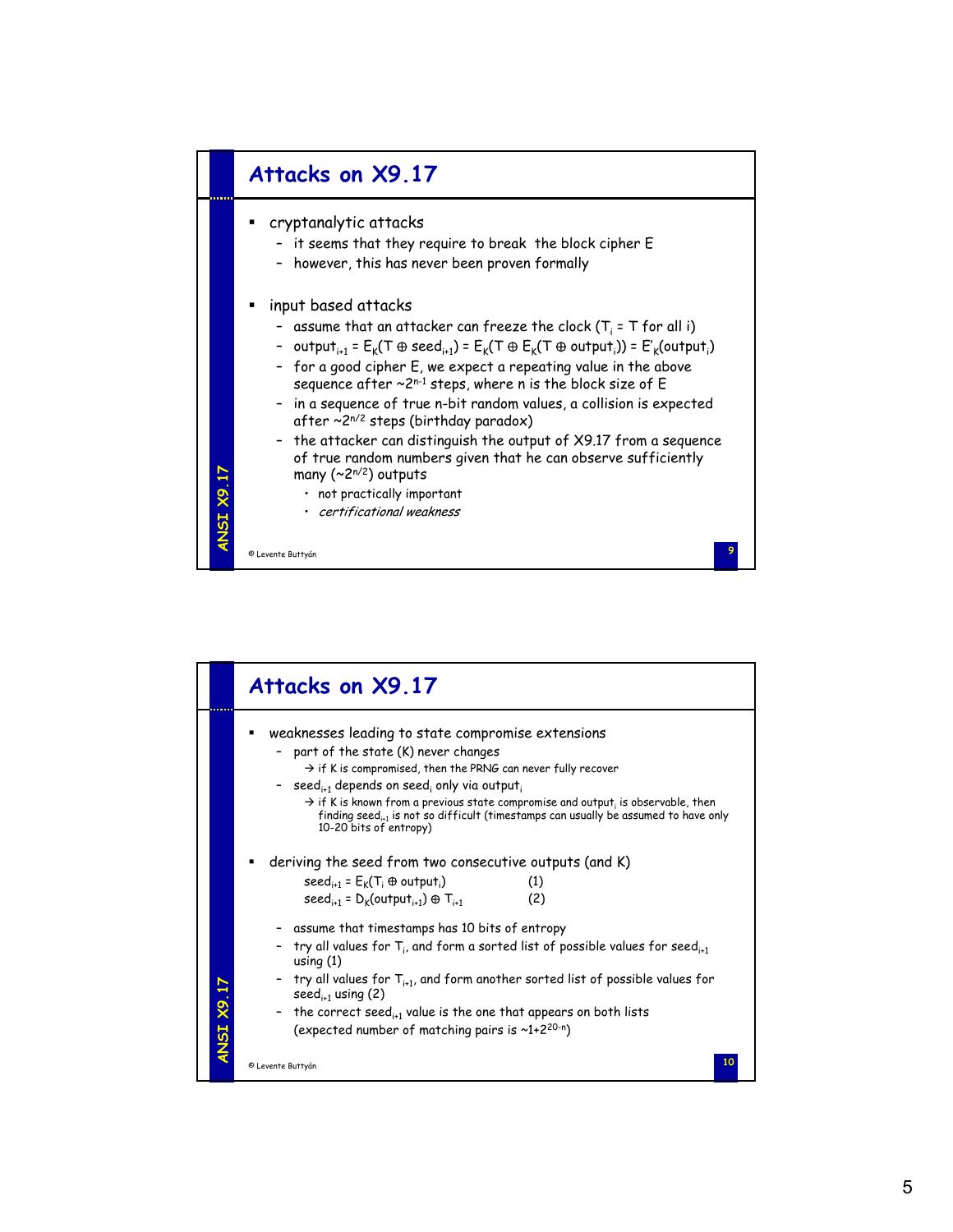

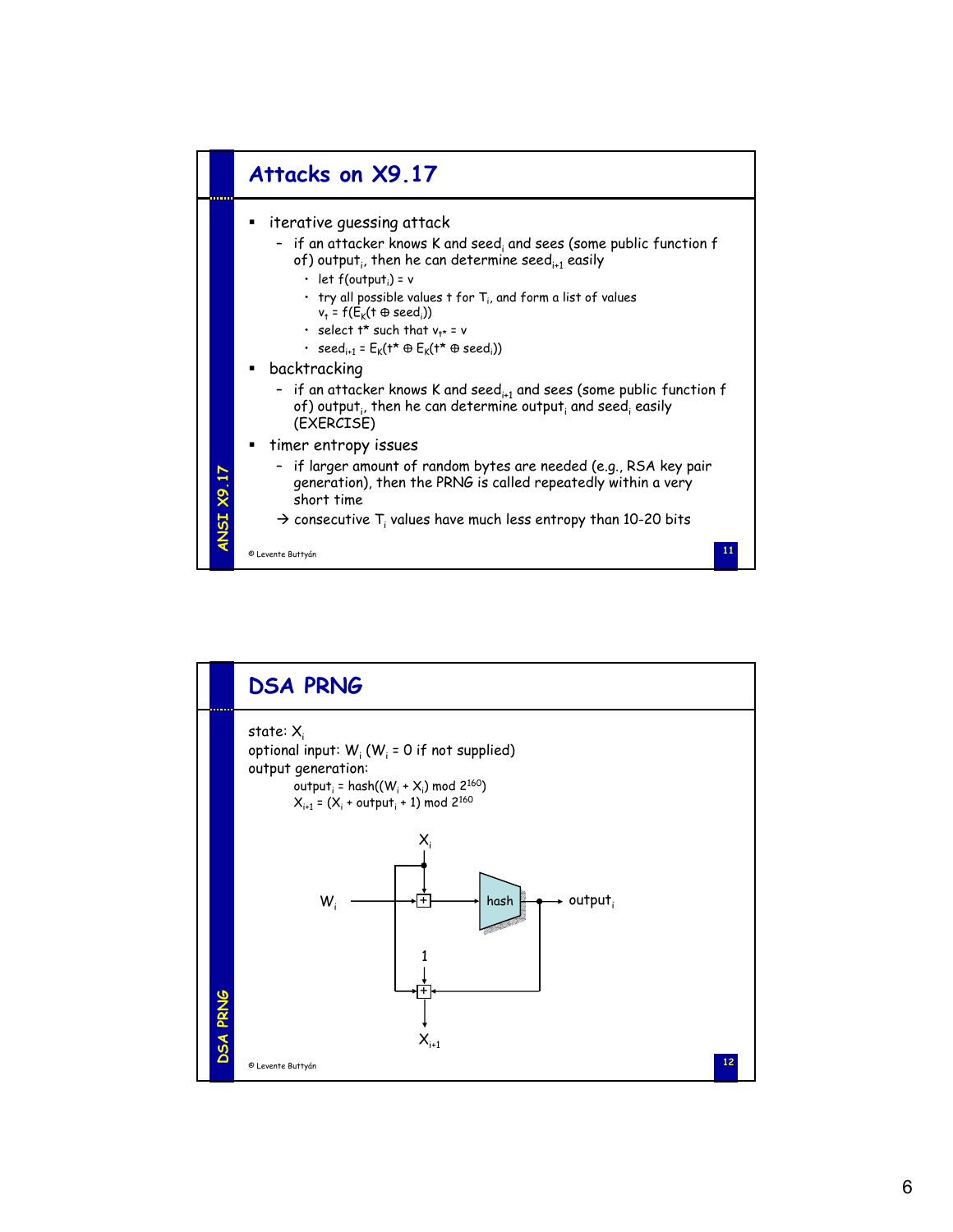

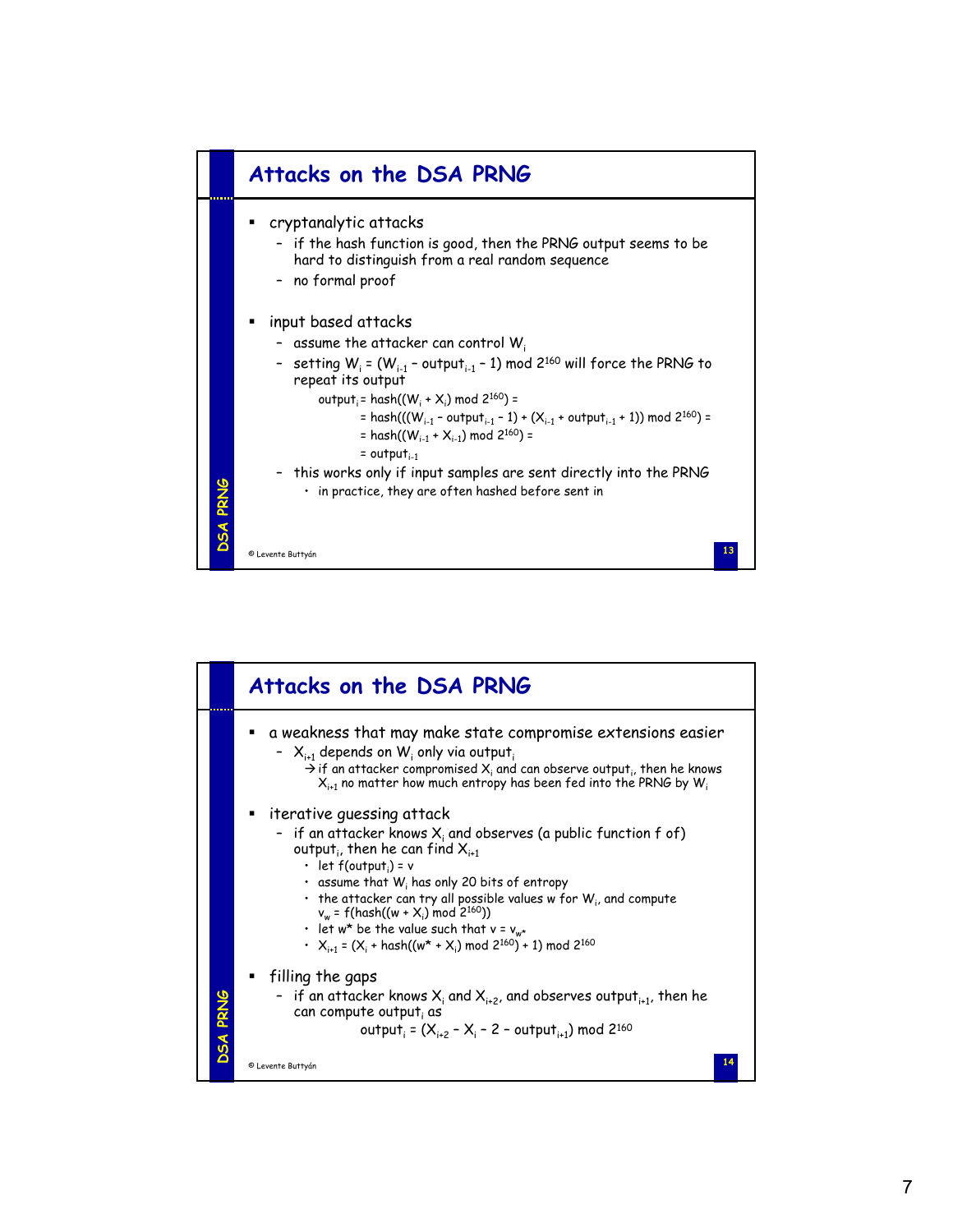

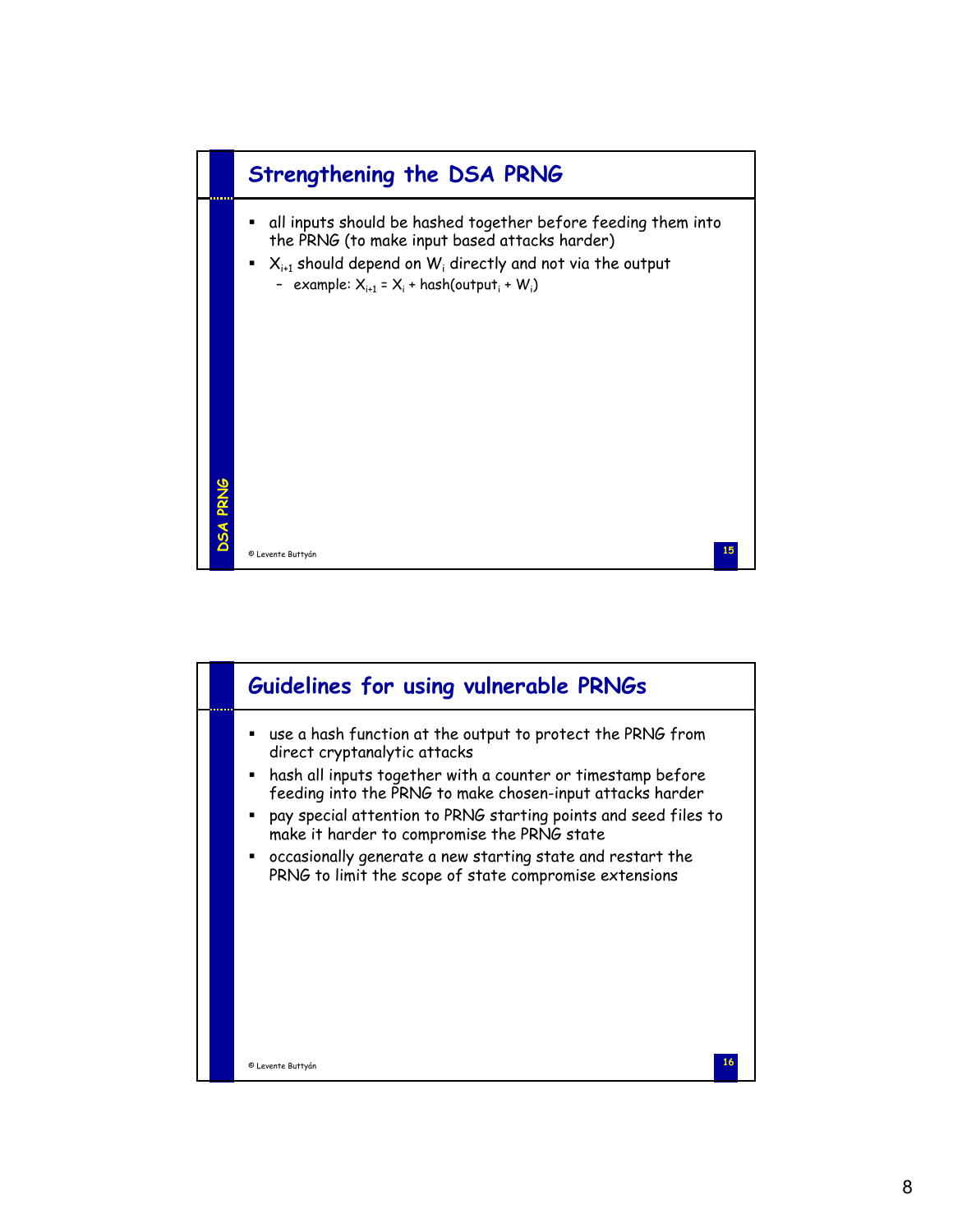

|           | <b>Entropy accumulator</b>                                                                                                                                                                                                                                                                                                                                                                                                                                                                                                  |
|-----------|-----------------------------------------------------------------------------------------------------------------------------------------------------------------------------------------------------------------------------------------------------------------------------------------------------------------------------------------------------------------------------------------------------------------------------------------------------------------------------------------------------------------------------|
|           | inputs from each source are fed alternately into two entropy pools<br>- fast pool<br>· provides frequent reseeds<br>. ensures that state compromises has as short a duration as possible<br>- slow pool<br>· rare reseeds<br>entropy is estimated very conservatively<br>. rationale: even if entropy estimation of the fast pool is inaccurate, the PRNG<br>still eventually gets a secure reseed from the slow pool                                                                                                       |
| arrow-160 | entropy estimation<br>entropy of each sample is measured in three ways:<br>. a: programmer supplies an estimate for the entropy source<br>. b: a statistical estimator is used to estimate the entropy of the sample<br>c: length of the sample multiplied by $\frac{1}{2}$<br>- entropy estimate of the sample is $min(a, b, c)$<br>- entropy contribution of a source is the sum of entropy estimates of all<br>samples collected so far from that source<br>entropy contribution of each source is maintained separately |
|           | 18<br>© Levente Buttyán                                                                                                                                                                                                                                                                                                                                                                                                                                                                                                     |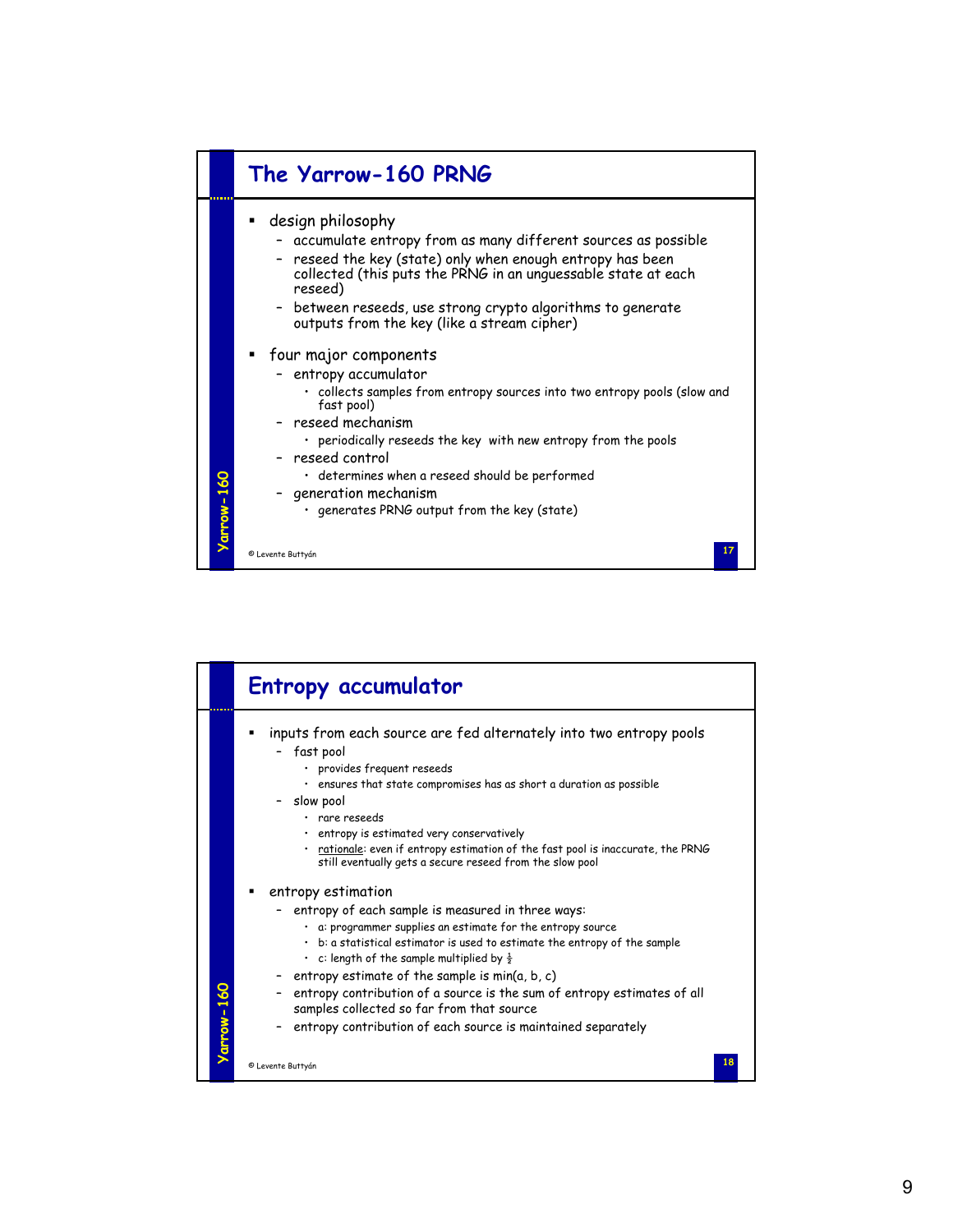

| reseed from the fast pool (h is SHA1, E is 3DES):<br>$v_0$ := h(fast pool)<br>$v_i := h(v_{i-1}   v_0   i)$ for $i = 1, 2, , P_t$<br>$K = h'(h(v_{p_1}   K), k)$<br>$C = E_{k}(0)$<br>where h' is a "size adaptor"<br>$h'(m, k)$ = first k bit of $s_0   s_1   s_2   $<br>$S_0 = m$<br>$s_i = h(s_0      s_{i-1})$ i = 1, 2,<br>reset all entropy estimates to 0<br>wipe the memory of all intermediate values<br>reseed from the slow pool:<br>- feed h(slow pool) into fast pool<br>- reseed from fast pool as described above |    |
|----------------------------------------------------------------------------------------------------------------------------------------------------------------------------------------------------------------------------------------------------------------------------------------------------------------------------------------------------------------------------------------------------------------------------------------------------------------------------------------------------------------------------------|----|
|                                                                                                                                                                                                                                                                                                                                                                                                                                                                                                                                  |    |
|                                                                                                                                                                                                                                                                                                                                                                                                                                                                                                                                  |    |
|                                                                                                                                                                                                                                                                                                                                                                                                                                                                                                                                  |    |
| arrow-160<br>© Levente Buttyán                                                                                                                                                                                                                                                                                                                                                                                                                                                                                                   | 20 |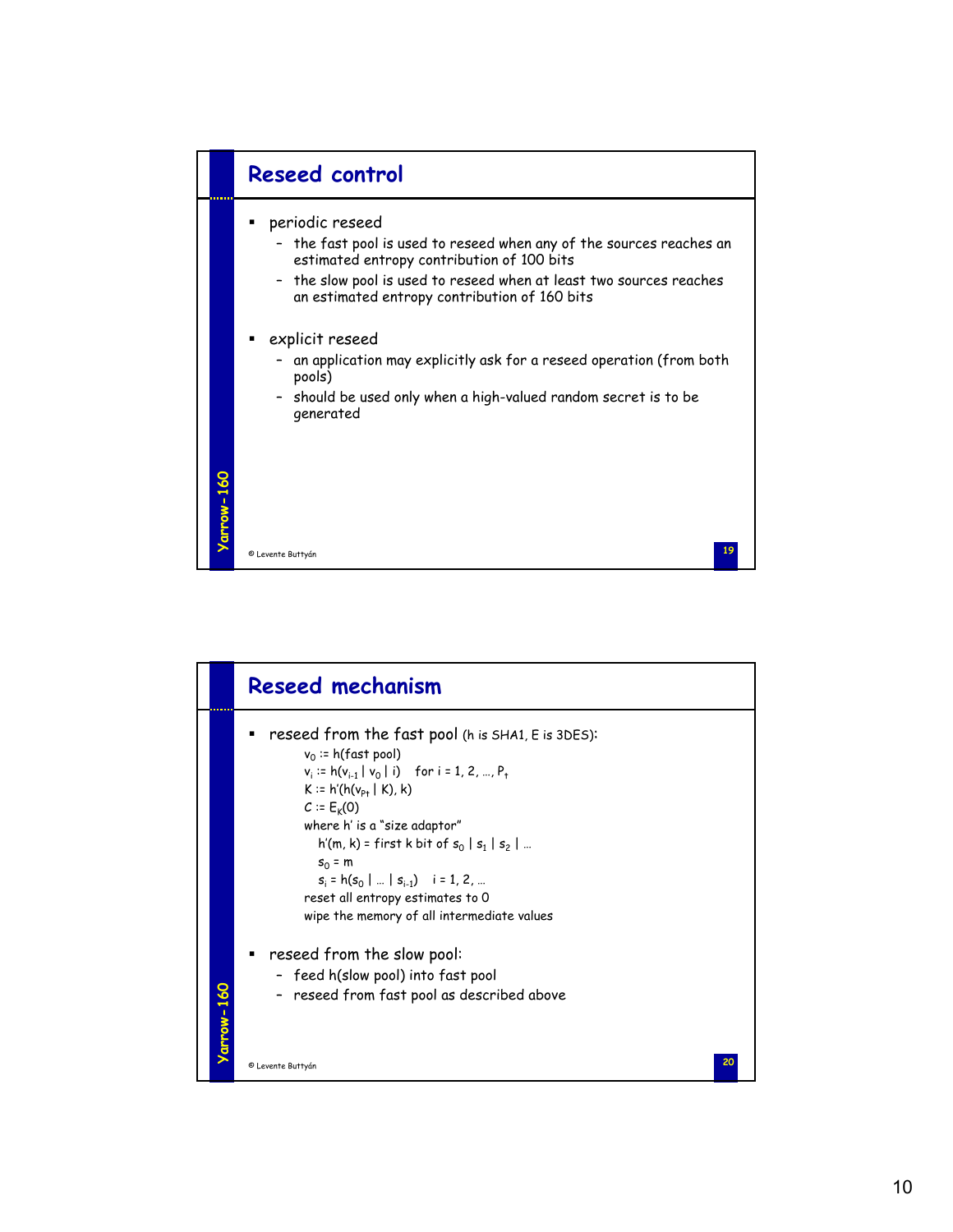

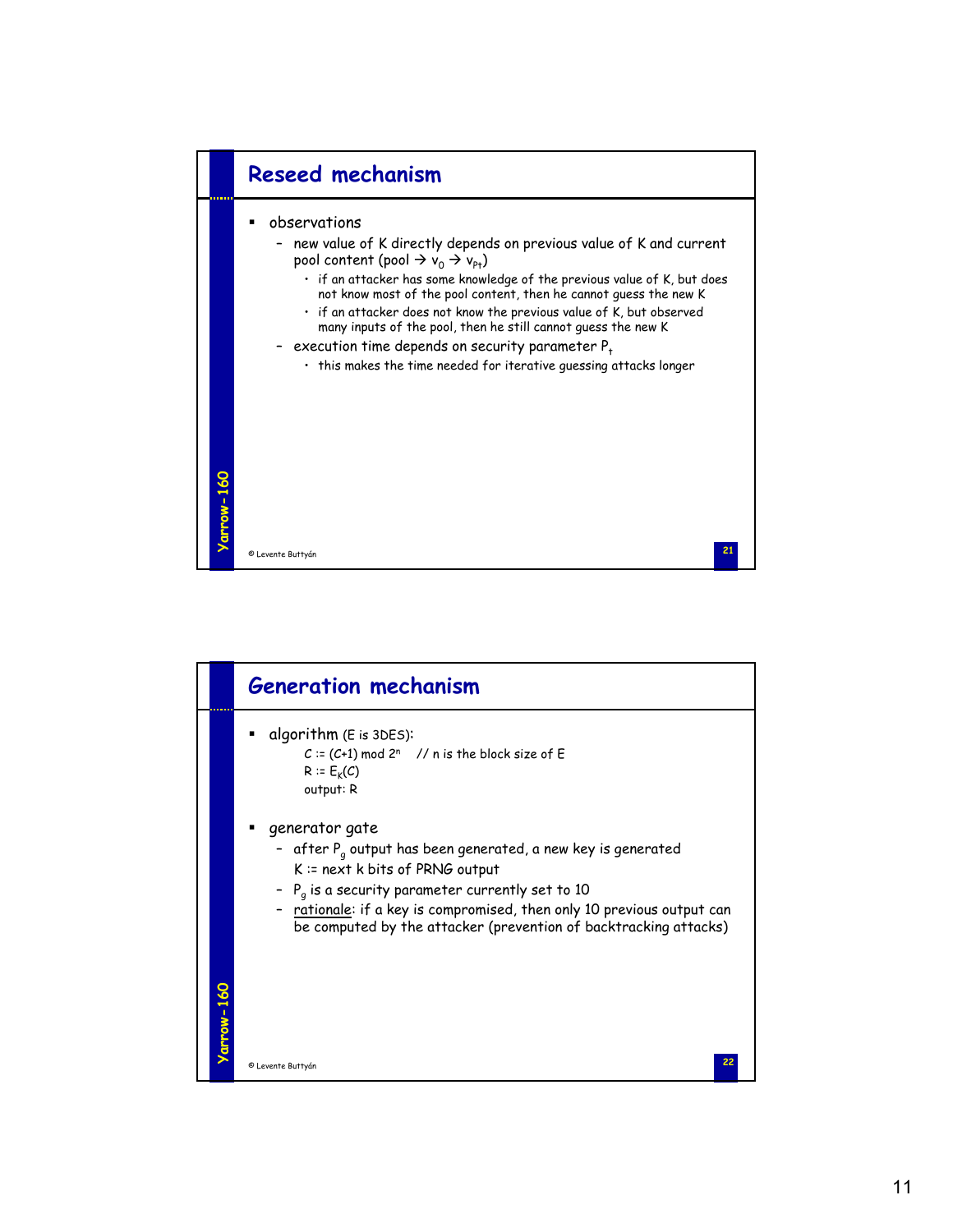

| Summary                                                                                                                                                                                                                                                                                                                                                                                                                                             |
|-----------------------------------------------------------------------------------------------------------------------------------------------------------------------------------------------------------------------------------------------------------------------------------------------------------------------------------------------------------------------------------------------------------------------------------------------------|
| PRNGs for cryptographic purposes needs special attention<br>٠<br>- simple congruential generators are predictable<br>naïve PRNG design will not do (cf. early Netscape PRNG)<br>widely used cryptographic PRNGs may have weaknesses too<br>- ANSI X9.17<br>- DSA PRNG<br>- RSAREF 2.0<br>some guidelines for using vulnerable PRNGs<br>design of Yarow-160<br>- careful design that seems to resist various attacks<br>protecting the entropy pools |
| 24<br>© Levente Buttyán                                                                                                                                                                                                                                                                                                                                                                                                                             |